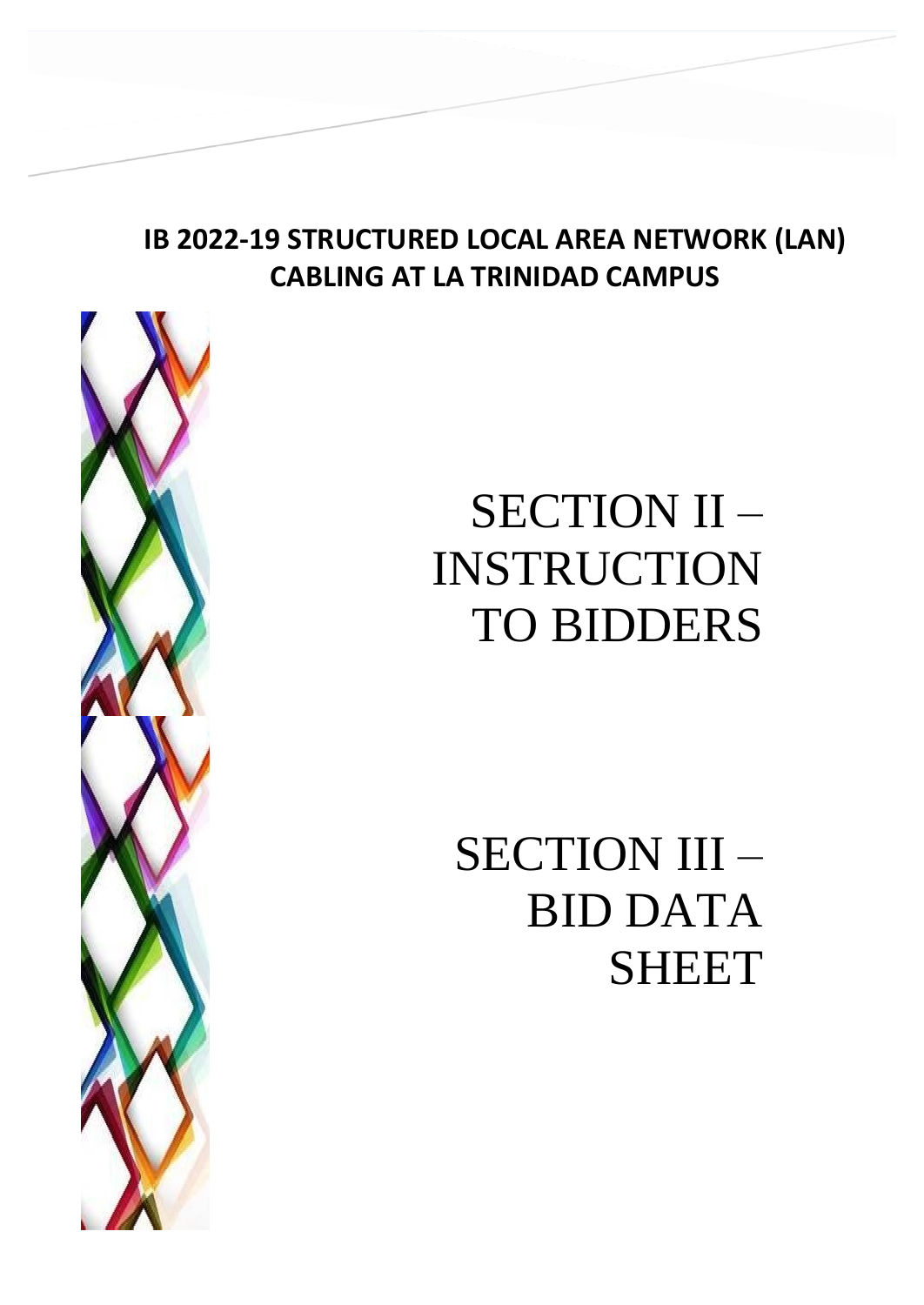| 1. Scope of Bid                                                                                                                                                                                                                                                                                                                                                                     |  |
|-------------------------------------------------------------------------------------------------------------------------------------------------------------------------------------------------------------------------------------------------------------------------------------------------------------------------------------------------------------------------------------|--|
| The Procuring Entity, BENGUET STATE UNIVERSITY (BSU)<br>wishes to receive Bids for the project: Structured Local<br>Area Network (LAN) Cabling at La Trinidad Campus<br>with identification number IB 2022-19.                                                                                                                                                                      |  |
| The Procurement Project (referred to herein as "Project") is<br>composed of One (1) Lot, the details of which are<br>described in Section VII (Technical Specifications).                                                                                                                                                                                                           |  |
| 2. Funding Information                                                                                                                                                                                                                                                                                                                                                              |  |
| 2.1. The GOP through the source of funding as indicated<br>below for Capital Outlay of the Special Project funded<br>by CHED IDIG in the amount of Three Million Eight<br>Hundred Sixty Two thousand Six Hundred Fifteen Pesos<br>and 55/100 only (Php. 3,862,615.55).                                                                                                              |  |
| 2.2. The source of funding is: NGA, the General<br>Appropriations Act or Special Appropriations.                                                                                                                                                                                                                                                                                    |  |
| 3.<br><b>Bidding Requirements</b>                                                                                                                                                                                                                                                                                                                                                   |  |
| The Bidding for the Project shall be governed by all the<br>provisions of RA No. 9184 and its 2016 revised IRR, including<br>its Generic Procurement Manuals and associated policies,<br>rules and regulations as the primary source thereof, while<br>the herein clauses shall serve as the secondary source<br>thereof.                                                           |  |
| Any amendments made to the IRR and other GPPB issuances<br>shall be applicable only to the ongoing posting,<br>advertisement, or IB by the BAC through the issuance of a<br>supplemental or bid bulletin.                                                                                                                                                                           |  |
| The Bidder, by the act of submitting its Bid, shall be<br>deemed to have verified and accepted the general<br>requirements of this Project, including other factors that<br>may affect the cost, duration and execution or<br>implementation of the contract, project, or work and<br>examine all instructions, forms, terms, and project<br>requirements in the Bidding Documents. |  |
| <b>Corrupt, Fraudulent, Collusive, and Coercive Practices</b><br>4.                                                                                                                                                                                                                                                                                                                 |  |
| The Procuring Entity, as well as the Bidders and Suppliers,<br>shall observe the highest standard of ethics during the<br>procurement and execution of the contract. They or<br>through an agent shall not engage in corrupt, fraudulent,                                                                                                                                           |  |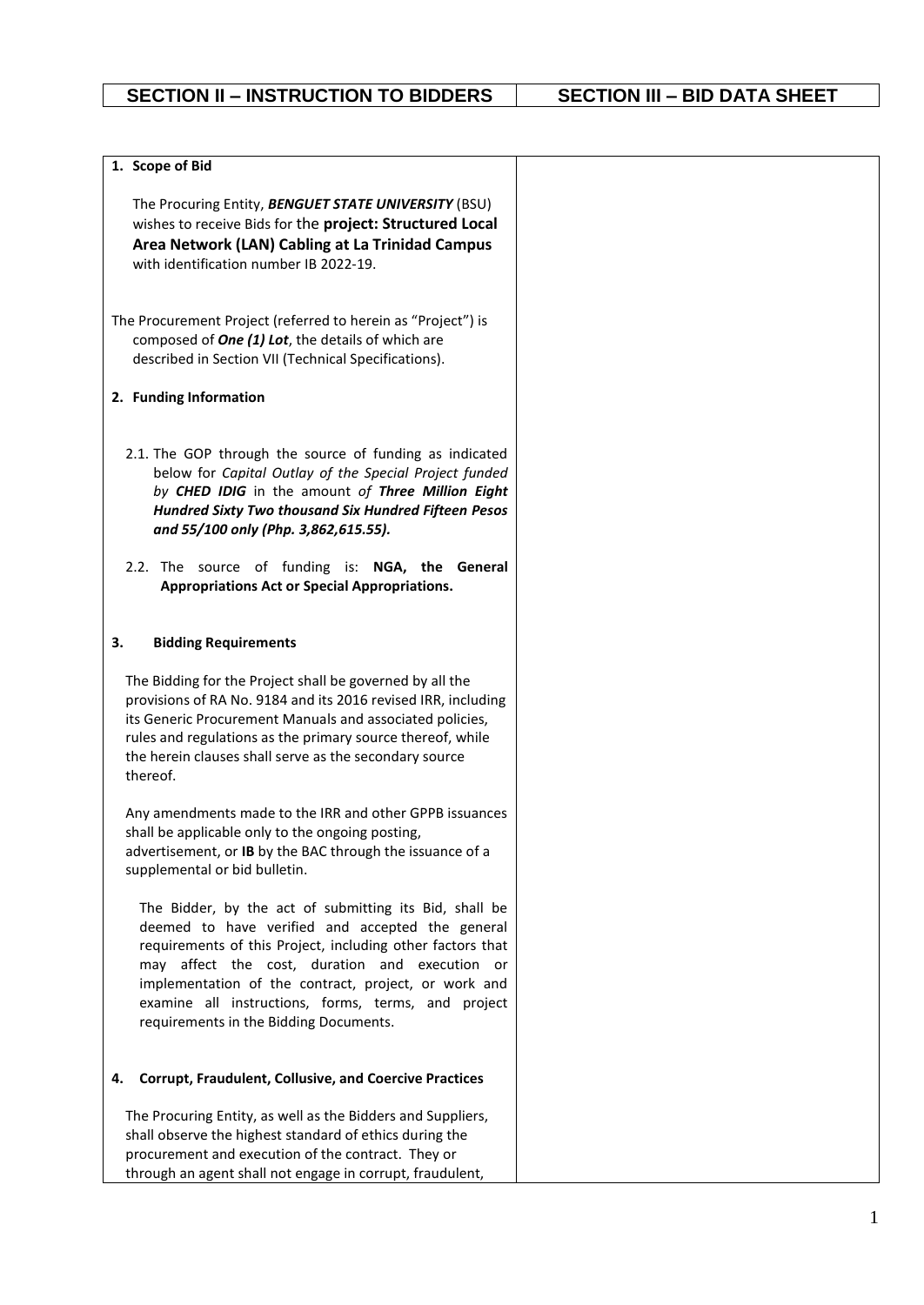| collusive, coercive, and obstructive practices defined under<br>Annex "I" of the 2016 revised IRR of RA No. 9184 or other<br>integrity violations in competing for the Project.                                                                                                 |                                                                                                                                                                                                                                                                  |
|---------------------------------------------------------------------------------------------------------------------------------------------------------------------------------------------------------------------------------------------------------------------------------|------------------------------------------------------------------------------------------------------------------------------------------------------------------------------------------------------------------------------------------------------------------|
| 5. Eligible Bidders                                                                                                                                                                                                                                                             |                                                                                                                                                                                                                                                                  |
| 5.1. Only Bids of Bidders found to be legally, technically,<br>and financially capable will be evaluated.                                                                                                                                                                       |                                                                                                                                                                                                                                                                  |
| 5.2. [Select one, delete other/s]                                                                                                                                                                                                                                               |                                                                                                                                                                                                                                                                  |
| a. Foreign ownership exceeding those allowed under<br>the rules may participate pursuant to:                                                                                                                                                                                    |                                                                                                                                                                                                                                                                  |
| i. When a Treaty or International or Executive<br>Agreement as provided in Section 4 of the RA No.<br>9184 and its 2016 revised IRR allow foreign bidders<br>to participate;                                                                                                    |                                                                                                                                                                                                                                                                  |
| Citizens, corporations, or associations of a country,<br>ii.<br>included in the list issued by the GPPB, the laws or<br>regulations of which grant reciprocal rights or<br>privileges to citizens, corporations, or associations<br>of the Philippines;                         |                                                                                                                                                                                                                                                                  |
| When the Goods sought to be procured are not<br>iii.<br>available from local suppliers; or                                                                                                                                                                                      |                                                                                                                                                                                                                                                                  |
| iv. When there is a need to prevent situations that<br>defeat competition or restrain trade.                                                                                                                                                                                    |                                                                                                                                                                                                                                                                  |
| b. Foreign ownership limited to those allowed under<br>the rules may participate in this Project.                                                                                                                                                                               |                                                                                                                                                                                                                                                                  |
| 5.3. Pursuant to Section 23.4.1.3 of the 2016 revised IRR<br>of RA No.9184, the Bidder shall have an SLCC that is<br>at least one (1) contract similar to the Project the<br>value of which, adjusted to current prices using the<br>PSA's CPI, must be at least equivalent to: | 5.3. For this purpose, contracts similar to the Project<br>shall be:<br>Delivery, Installation,<br>Supply,<br>Testing<br>and<br>а.<br>Commissioning of Structured Local Area Network<br>(LAN) Cabling.<br>b. Completed within five (5) years from the submission |
| a. For the procurement of Non-Expendable Supplies and<br>Services: The Bidder must have completed a single<br>contract that is similar to this Project, equivalent to at<br>least fifty percent (50%) of the ABC.                                                               | and receipt of bids.                                                                                                                                                                                                                                             |
| 5.4. The Bidders shall comply with the eligibility criteria<br>under Section 23.4.1 of the 2016 IRR of RA No. 9184.                                                                                                                                                             |                                                                                                                                                                                                                                                                  |
| 6. Origin of Goods                                                                                                                                                                                                                                                              |                                                                                                                                                                                                                                                                  |
| There is no restriction on the origin of goods other than<br>those prohibited by a decision of the UN Security Council<br>taken under Chapter VII of the Charter of the UN, subject<br>to Domestic Preference requirements under ITB Clause 18.                                 |                                                                                                                                                                                                                                                                  |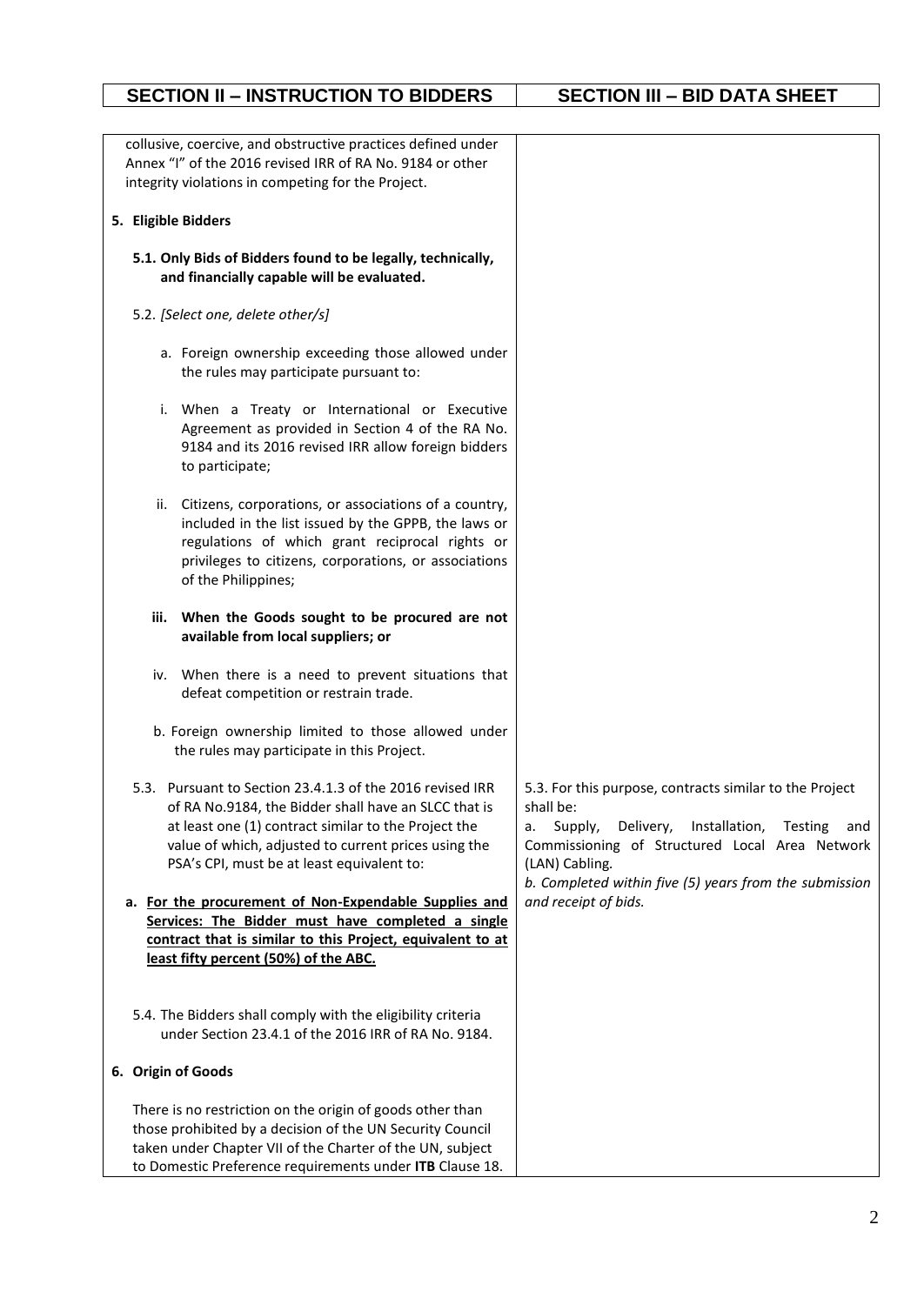| 7. Subcontracts                                                                                                                                                                                                                                                                                                                                                                                               |                                    |
|---------------------------------------------------------------------------------------------------------------------------------------------------------------------------------------------------------------------------------------------------------------------------------------------------------------------------------------------------------------------------------------------------------------|------------------------------------|
| 7.1. The Bidder may subcontract portions of the Project to<br>the extent allowed by the Procuring Entity as stated<br>herein, but in no case more than twenty percent (20%)<br>of the Project.                                                                                                                                                                                                                |                                    |
| The Procuring Entity has prescribed that Subcontracting<br>is not allowed.                                                                                                                                                                                                                                                                                                                                    | 7.1 Subcontracting is not allowed. |
| 7.2. Subcontracting of any portion of the Project does not<br>relieve the Supplier of any liability or obligation under<br>the Contract. The Supplier will be responsible for the<br>acts, defaults, and negligence of any subcontractor, its<br>agents, servants, or workmen as fully as if these were<br>the Supplier's own acts, defaults, or negligence, or<br>those of its agents, servants, or workmen. |                                    |
| 8. Pre-Bid Conference                                                                                                                                                                                                                                                                                                                                                                                         |                                    |
| The Procuring Entity will hold a pre-bid conference for this<br>Project on the specified date and time and either at its<br>physical address and/or through videoconferencing/<br>webcasting as indicated in the Invitation to Bid (IB).                                                                                                                                                                      |                                    |
| 9. Clarification and Amendment of Bidding Documents                                                                                                                                                                                                                                                                                                                                                           |                                    |
| Prospective bidders may request for clarification on and/or<br>interpretation of any part of the Bidding Documents. Such<br>requests must be in writing and received by the Procuring<br>Entity, either at its given address or through electronic mail<br>indicated in the IB, at least ten (10) calendar days before<br>the deadline set for the submission and receipt of Bids.                            |                                    |
| Documents comprising the Bid: Eligibility and Technical<br>10.<br><b>Components</b>                                                                                                                                                                                                                                                                                                                           |                                    |
| 10.1. The first envelope shall contain the eligibility and<br>technical documents of the Bid as specified in Section<br><b>Technical</b><br>(Checklist<br>of<br>and<br><b>Financial</b><br>VIII<br>Documents).                                                                                                                                                                                                |                                    |
| 10.2. The Bidder's SLCC as indicated in <b>ITB</b> Clause 5.3<br>should have been completed within five (5) years as<br>provided in paragraph 2 of the IB prior to the<br>deadline for the submission and receipt of bids.                                                                                                                                                                                    |                                    |
| 10.3. If the eligibility requirements or statements, the bids,<br>and all other documents for submission to the BAC<br>are in foreign language other than English, it must be<br>accompanied by a translation in English, which shall<br>be authenticated by the appropriate Philippine<br>foreign service establishment, post, or the equivalent<br>office having jurisdiction over the foreign bidder's     |                                    |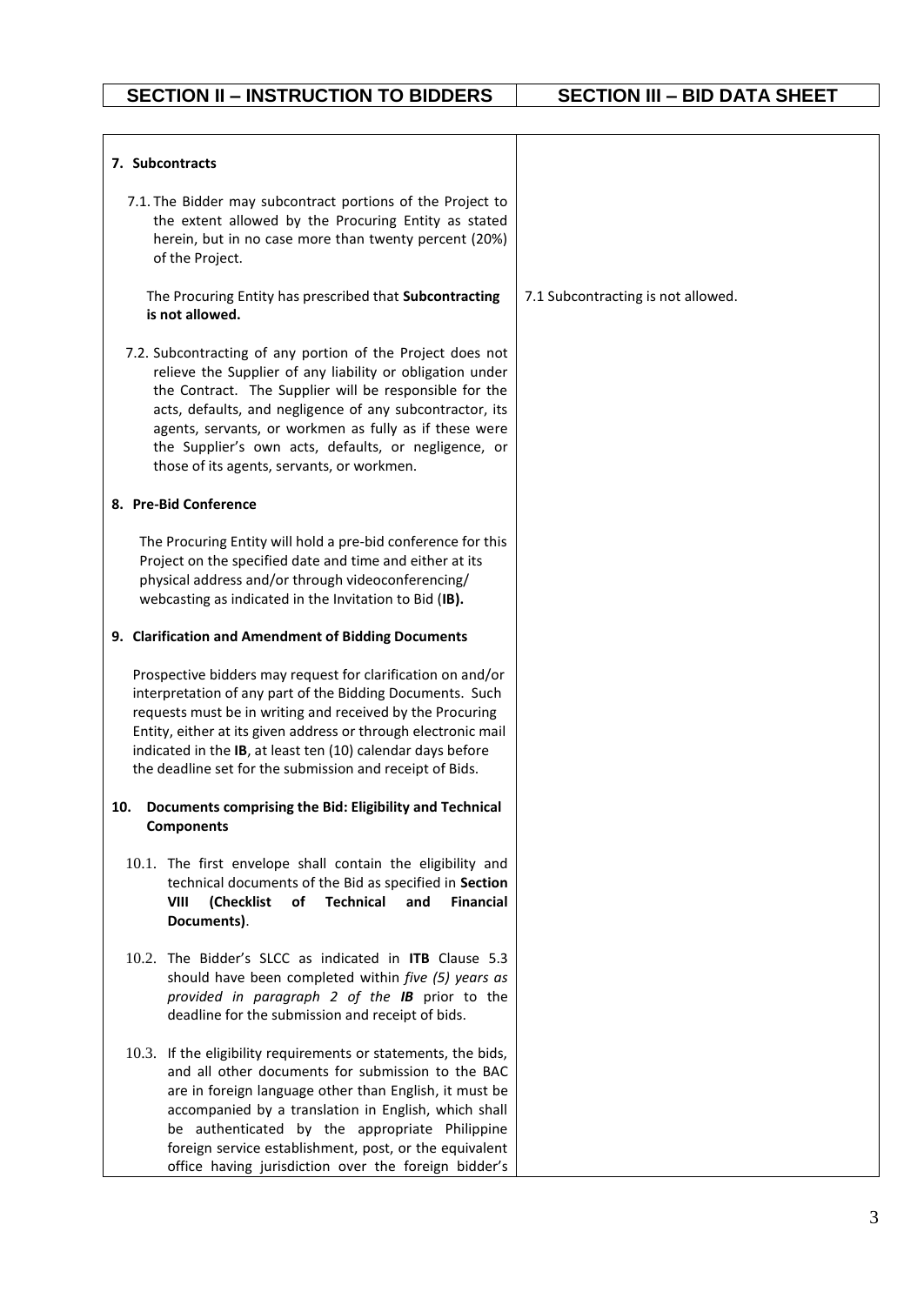### **SECTION II – INSTRUCTION TO BIDDERS SECTION III – BID DATA SHEET**

| affairs in the Philippines. Similar to the required<br>authentication above, for Contracting Parties to the<br>Apostille Convention, only the translated documents<br>shall be authenticated through an apostille pursuant<br>to GPPB Resolution No. 13-2019 dated 23 May 2019.<br>The English translation shall govern, for purposes of<br>interpretation of the bid.             |                                                                                                                                                                                                                                |
|------------------------------------------------------------------------------------------------------------------------------------------------------------------------------------------------------------------------------------------------------------------------------------------------------------------------------------------------------------------------------------|--------------------------------------------------------------------------------------------------------------------------------------------------------------------------------------------------------------------------------|
| 11. Documents comprising the Bid: Financial Component                                                                                                                                                                                                                                                                                                                              |                                                                                                                                                                                                                                |
| 11.1. The second bid envelope shall contain the financial<br>documents for the Bid as specified in Section VIII<br>(Checklist of Technical and Financial Documents).                                                                                                                                                                                                               | 10. Eligibility and Technical Components are in Section<br>8 – Checklist of Technical and Financial Documents<br><b>Additional Requirements:</b>                                                                               |
| 11.2. If the Bidder claims preference as a Domestic Bidder<br>or Domestic Entity, a certification issued by DTI shall<br>be provided by the Bidder in accordance with Section<br>43.1.3 of the 2016 revised IRR of RA No. 9184.                                                                                                                                                    | a. Bidder must have at least five (5) years of<br>experience in the supply, delivery, installation, testing<br>and commissioning of network equipment and<br>structured cabling to government agencies and private<br>sectors; |
| 11.3. Any bid exceeding the ABC indicated in paragraph 2<br>of the IB shall not be accepted.                                                                                                                                                                                                                                                                                       | b. Bidder have at least three (3) existing similar<br>projects in the deployment of a structured copper<br>cabling. The bidder must provide Service Performance                                                                |
| 11.4. For Foreign-funded Procurement, a ceiling may be<br>applied to bid prices provided the conditions are met<br>under Section 31.2 of the 2016 revised IRR of RA No.<br>9184.                                                                                                                                                                                                   | Certificate from these agencies;<br>*** All documents submitted by the bidder must have<br>label/tabbings                                                                                                                      |
| 11.5. Financial proposals for single or multi-year<br>Framework Agreement shall be submitted before the<br>deadline of submission of bids as prescribed in the IB.<br>For multi-year Framework Agreement, evaluation of<br>the financial proposal during this stage is for purposes<br>of determining eligibility and whether or not such<br>financial proposal is within the ABC. | ***Incomplete required documents and expired<br>licenses/ permit shall be a ground for disqualification.                                                                                                                       |
| 12. Bid Prices                                                                                                                                                                                                                                                                                                                                                                     |                                                                                                                                                                                                                                |
| 12.1. Prices indicated on the Price Schedule shall be entered<br>separately in the following manner:                                                                                                                                                                                                                                                                               |                                                                                                                                                                                                                                |
| a. For Goods offered from within the Procuring Entity's<br>country:                                                                                                                                                                                                                                                                                                                |                                                                                                                                                                                                                                |
| i. The price of the Goods quoted EXW (ex-works, ex-<br>factory, ex-warehouse, ex-showroom, or off-the-<br>shelf, as applicable);                                                                                                                                                                                                                                                   |                                                                                                                                                                                                                                |
| The cost of all customs duties and sales and other<br>ii.<br>taxes already paid or payable;                                                                                                                                                                                                                                                                                        |                                                                                                                                                                                                                                |
| The cost of transportation, insurance, and other costs<br>iii.<br>incidental to delivery of the Goods to their final<br>destination; and                                                                                                                                                                                                                                           |                                                                                                                                                                                                                                |
| iv. The price of other (incidental) services, if any, listed in e.                                                                                                                                                                                                                                                                                                                 |                                                                                                                                                                                                                                |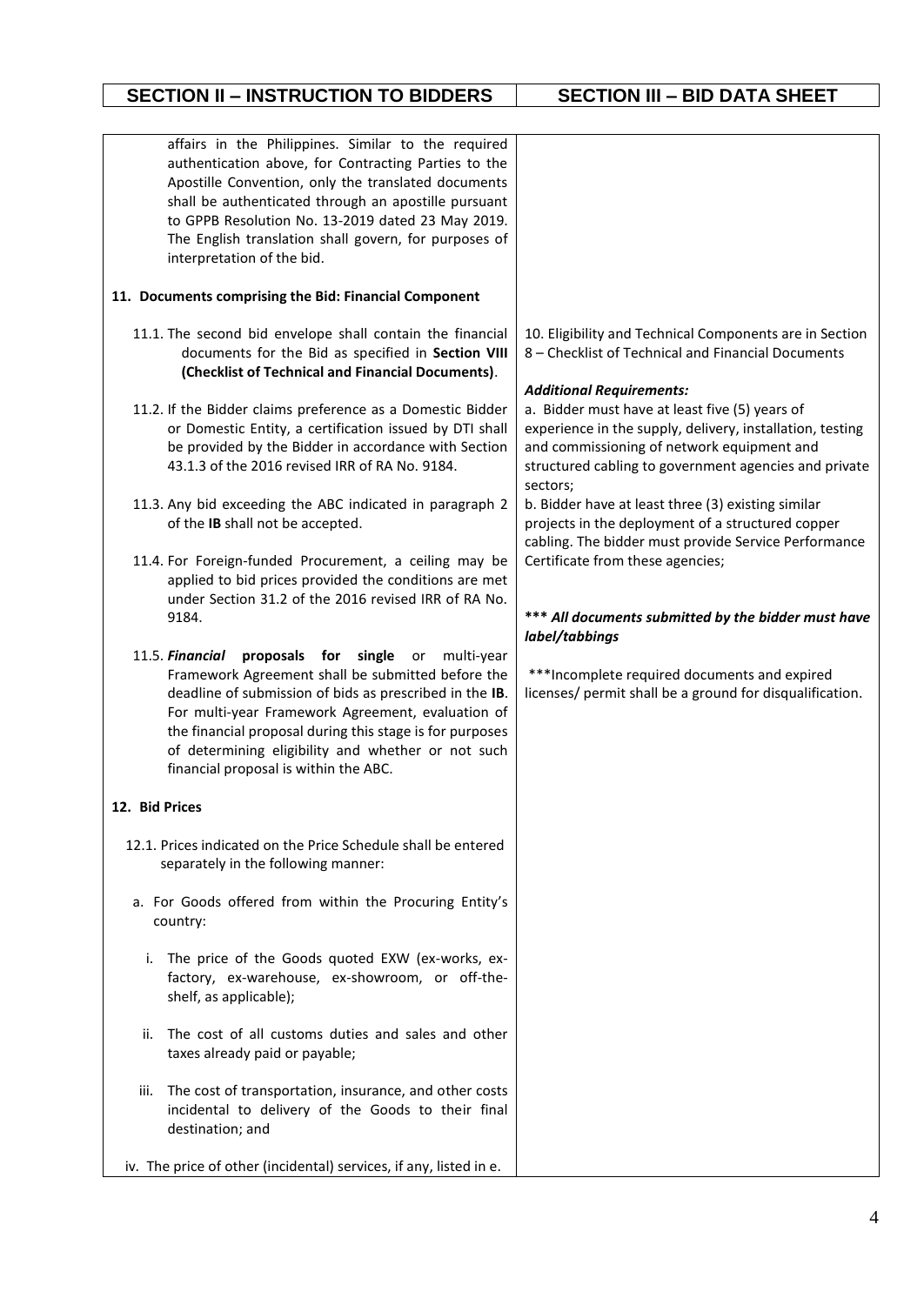| For Goods offered from abroad:<br>b.<br>i. Unless otherwise stated in the BDS, the price of the<br>Goods shall be quoted delivered duty paid (DDP) with<br>the place of destination in the Philippines as specified in<br>the BDS. In quoting the price, the Bidder shall be free to<br>use transportation through carriers registered in any<br>eligible country.<br>Similarly, the Bidder may obtain<br>insurance services from any eligible source country.                                                                    |                                                                                                                                                                                                 |
|-----------------------------------------------------------------------------------------------------------------------------------------------------------------------------------------------------------------------------------------------------------------------------------------------------------------------------------------------------------------------------------------------------------------------------------------------------------------------------------------------------------------------------------|-------------------------------------------------------------------------------------------------------------------------------------------------------------------------------------------------|
| ii. The price of other (incidental) services, if any, as listed<br>in Section VII (Technical Specifications).<br>12.2. [Include if Framework Agreement will be used:] For<br>Framework Agreement, the following should also<br>apply in addition to Clause 12.1:                                                                                                                                                                                                                                                                  | 12. The price of the Goods shall be quoted DDP at<br>Benguet State University, Km. 5, La Trinidad, Benguet<br>or the applicable International Commercial Terms<br>(INCOTERMS) for this project. |
| a. For a single year Framework Agreement, the prices<br>quoted by the Bidder shall be fixed during the Bidder's<br>performance of the contract and not subject to<br>variation or escalation on any account. Price schedules<br>required under Clause 12.1 shall be submitted with the<br>bidding documents.                                                                                                                                                                                                                      |                                                                                                                                                                                                 |
| b. For a multi-year Framework Agreement, the prices<br>quoted by the Bidder during submission of eligibility<br>documents shall be the ceiling and the price quoted<br>during mini-competition must not exceed the initial<br>price offer. The price quoted during call for mini-<br>competition shall be fixed during the Bidder's<br>performance of that Call-off and not subject to<br>variation or escalation on any account. Price schedules<br>required under Clause 12.1 shall be submitted with the<br>bidding documents. |                                                                                                                                                                                                 |
| 13. Bid and Payment Currencies                                                                                                                                                                                                                                                                                                                                                                                                                                                                                                    |                                                                                                                                                                                                 |
| 13.1. For Goods that the Bidder will supply from outside<br>the Philippines, the bid prices may be quoted in the<br>local currency or tradeable currency accepted by the<br>BSP at the discretion of the Bidder. However, for<br>purposes of bid evaluation, Bids denominated in<br>foreign currencies, shall be converted to Philippine<br>currency based on the exchange rate as published in<br>the BSP reference rate bulletin on the day of the bid<br>opening.                                                              |                                                                                                                                                                                                 |
| 13.2. Payment of the contract price shall be made in:                                                                                                                                                                                                                                                                                                                                                                                                                                                                             |                                                                                                                                                                                                 |
| a. Philippine Pesos.                                                                                                                                                                                                                                                                                                                                                                                                                                                                                                              |                                                                                                                                                                                                 |
| 14.<br><b>Bid Security</b>                                                                                                                                                                                                                                                                                                                                                                                                                                                                                                        |                                                                                                                                                                                                 |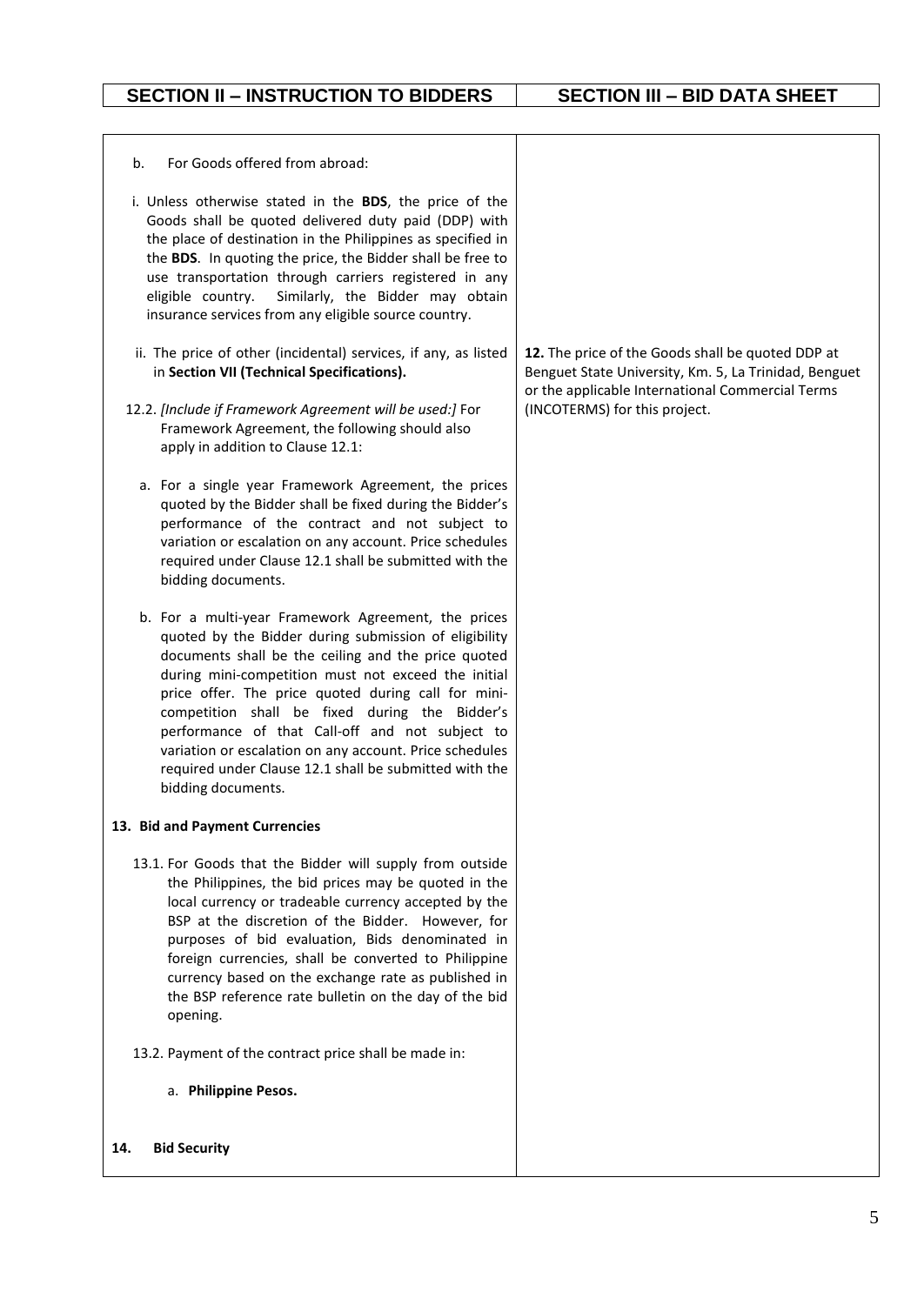#### **SECTION II – INSTRUCTION TO BIDDERS SECTION III – BID DATA SHEET**

|     | 14.1. The Bidder shall submit a Bid Securing Declaration <sup>1</sup><br>or any form of Bid Security in the amount indicated<br>in the BDS, which shall be not less than the<br>percentage of the ABC in accordance with the<br>schedule in the BDS.<br>14.2. The Bid and bid security shall be valid until one<br>hundred twenty days from date of opening. Any<br>Bid not accompanied by an acceptable bid security<br>shall be rejected by the Procuring Entity as non-<br>responsive.                                                                                                                                                                                                                    | 14.1. Bid Security - shall be in any of the following<br>forms and amount:<br>a. Bid Securing Declaration; or<br>b. The amount of not less than 2% of ABC, if bid<br>security is in cash, cashier's / Manager's check,<br>bank draft/guarantee or irrevocable of credit; or<br>c. The amount of not less than 5% if bid security is in<br><b>Surety Bond</b>                                                                                |
|-----|--------------------------------------------------------------------------------------------------------------------------------------------------------------------------------------------------------------------------------------------------------------------------------------------------------------------------------------------------------------------------------------------------------------------------------------------------------------------------------------------------------------------------------------------------------------------------------------------------------------------------------------------------------------------------------------------------------------|---------------------------------------------------------------------------------------------------------------------------------------------------------------------------------------------------------------------------------------------------------------------------------------------------------------------------------------------------------------------------------------------------------------------------------------------|
| 15. | <b>Sealing and Marking of Bids</b><br>Each Bidder shall submit one copy of the first and<br>second components of its Bid.<br>The Procuring Entity may request additional hard<br>copies and/or electronic copies of the Bid. However,<br>failure of the Bidders to comply with the said request<br>shall not be a ground for disqualification.<br>If the Procuring Entity allows the submission of bids<br>through online submission or any other electronic<br>means, the Bidder shall submit an electronic copy of<br>its Bid, which must be digitally signed. An electronic<br>copy that cannot be opened or is corrupted shall be<br>considered non-responsive and, thus, automatically<br>disqualified. | 15. Each Bidder shall submit one (1) original copy of<br>their bid proposal and one (1) certified photocopy,<br>marked as "original", and "copy 1", respectively.<br>*** All the photocopied documents must be certified<br>as true copy of the original.<br>The original copy and copy 1 of bid shall be signed by<br>the bidder or its duly authorized representative over<br>printed name and indicating the position in the<br>company. |
| 16. | <b>Deadline for Submission of Bids</b>                                                                                                                                                                                                                                                                                                                                                                                                                                                                                                                                                                                                                                                                       |                                                                                                                                                                                                                                                                                                                                                                                                                                             |
|     | 16.1. The Bidders shall submit on the specified date and<br>time and either at its physical address or through<br>online submission as indicated in paragraph 7 of<br>the IB.                                                                                                                                                                                                                                                                                                                                                                                                                                                                                                                                |                                                                                                                                                                                                                                                                                                                                                                                                                                             |
|     | 17. Opening and Preliminary Examination of Bids                                                                                                                                                                                                                                                                                                                                                                                                                                                                                                                                                                                                                                                              |                                                                                                                                                                                                                                                                                                                                                                                                                                             |
|     | 17.1. The BAC shall open the Bids in public at the time,<br>on the date, and at the place specified in Invitation<br>to Bid (IB). The Bidders' representatives who are<br>present shall sign a register evidencing their<br>attendance. In case videoconferencing,<br>webcasting or other similar technologies will be<br>used, attendance of participants shall likewise be<br>recorded by the BAC Secretariat.<br>In case the Bids cannot be opened as scheduled<br>due to justifiable reasons, the rescheduling<br>requirements under Section 29 of the 2016 revised                                                                                                                                      |                                                                                                                                                                                                                                                                                                                                                                                                                                             |

1

<sup>&</sup>lt;sup>1</sup> In the case of Framework Agreement, the undertaking shall refer to entering into contract with the Procuring Entity and furnishing of the performance security or the performance securing declaration within ten (10) calendar days from receipt of Notice to Execute Framework Agreement.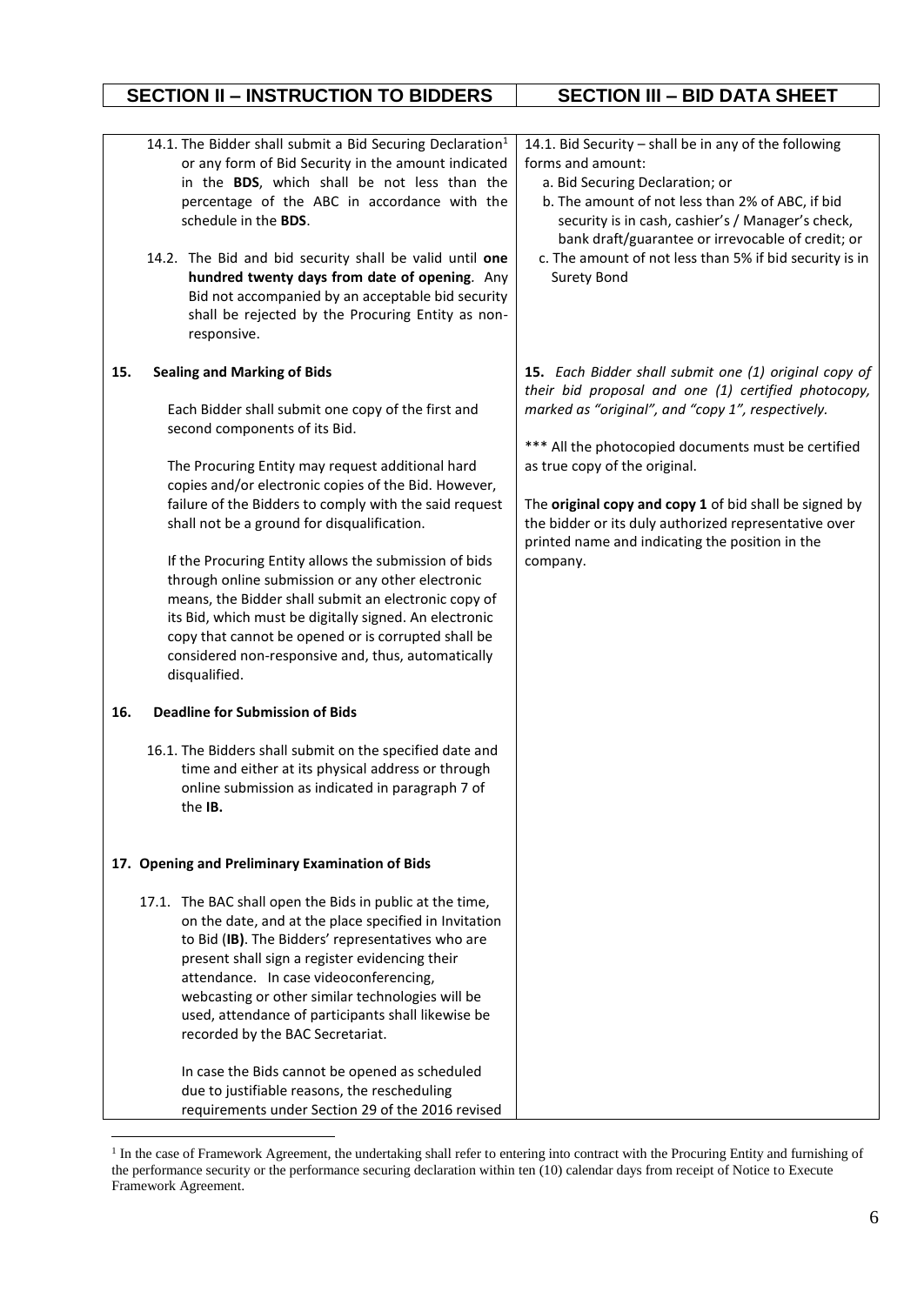#### **SECTION II – INSTRUCTION TO BIDDERS SECTION III – BID DATA SHEET**

| IRR of RA No. 9184 shall prevail.                                                                                                                                                                                                                                                                                                                                                                                                     |                                              |
|---------------------------------------------------------------------------------------------------------------------------------------------------------------------------------------------------------------------------------------------------------------------------------------------------------------------------------------------------------------------------------------------------------------------------------------|----------------------------------------------|
| 17.2. The preliminary examination of bids shall be<br>governed by Section 30 of the 2016 revised IRR of<br>RA No. 9184.                                                                                                                                                                                                                                                                                                               |                                              |
| <b>Domestic Preference</b><br>18.                                                                                                                                                                                                                                                                                                                                                                                                     |                                              |
| 18.1. The Procuring Entity will grant a margin of<br>preference for the purpose of comparison of Bids<br>in accordance with Section 43.1.2 of the 2016<br>revised IRR of RA No. 9184.                                                                                                                                                                                                                                                 |                                              |
| 19. Detailed Evaluation and Comparison of Bids                                                                                                                                                                                                                                                                                                                                                                                        |                                              |
| 19.1. The Procuring BAC shall immediately conduct a<br>detailed evaluation of all Bids rated "passed," using<br>non-discretionary pass/fail criteria. The BAC shall<br>consider the conditions in the evaluation of Bids<br>under Section 32.2 of the 2016 revised IRR of RA<br>No. 9184.                                                                                                                                             |                                              |
| 19.2. If the Project allows partial bids, bidders may<br>submit a proposal on any of the lots or items, and<br>evaluation will be undertaken on a per lot or item<br>basis, as the case maybe. In this case, the Bid<br>Security as required by ITB Clause 15 shall be<br>submitted for each lot or item separately.                                                                                                                  |                                              |
| 19.3. The descriptions of the lots or items shall be<br>indicated in Section VII (Technical Specifications),<br>although the ABCs of these lots or items are<br>indicated in the BDS for purposes of the NFCC<br>computation pursuant to Section 23.4.2.6 of the<br>2016 revised IRR of RA No. 9184. The NFCC must<br>be sufficient for the total of the ABCs for all the lots<br>or items participated in by the prospective Bidder. | 19.3. Project will be awarded in one (1) Lot |
| 19.4. The Project shall be awarded as follows:                                                                                                                                                                                                                                                                                                                                                                                        |                                              |
| Option 1 - One Project having several items that<br>shall be awarded as one contract.                                                                                                                                                                                                                                                                                                                                                 |                                              |
| Option 2 - One Project having several items<br>grouped into several lots, which shall be awarded<br>as separate contracts per lot.                                                                                                                                                                                                                                                                                                    |                                              |
| Option 3 - One Project having several items, which<br>shall be awarded as separate contracts per item.                                                                                                                                                                                                                                                                                                                                |                                              |
| 19.5. Except for bidders submitting a committed Line of<br>Credit from a Universal or Commercial Bank in lieu of<br>its NFCC computation, all Bids must include the NFCC<br>computation pursuant to Section 23.4.1.4 of the 2016<br>revised IRR of RA No. 9184, which must be sufficient                                                                                                                                              |                                              |